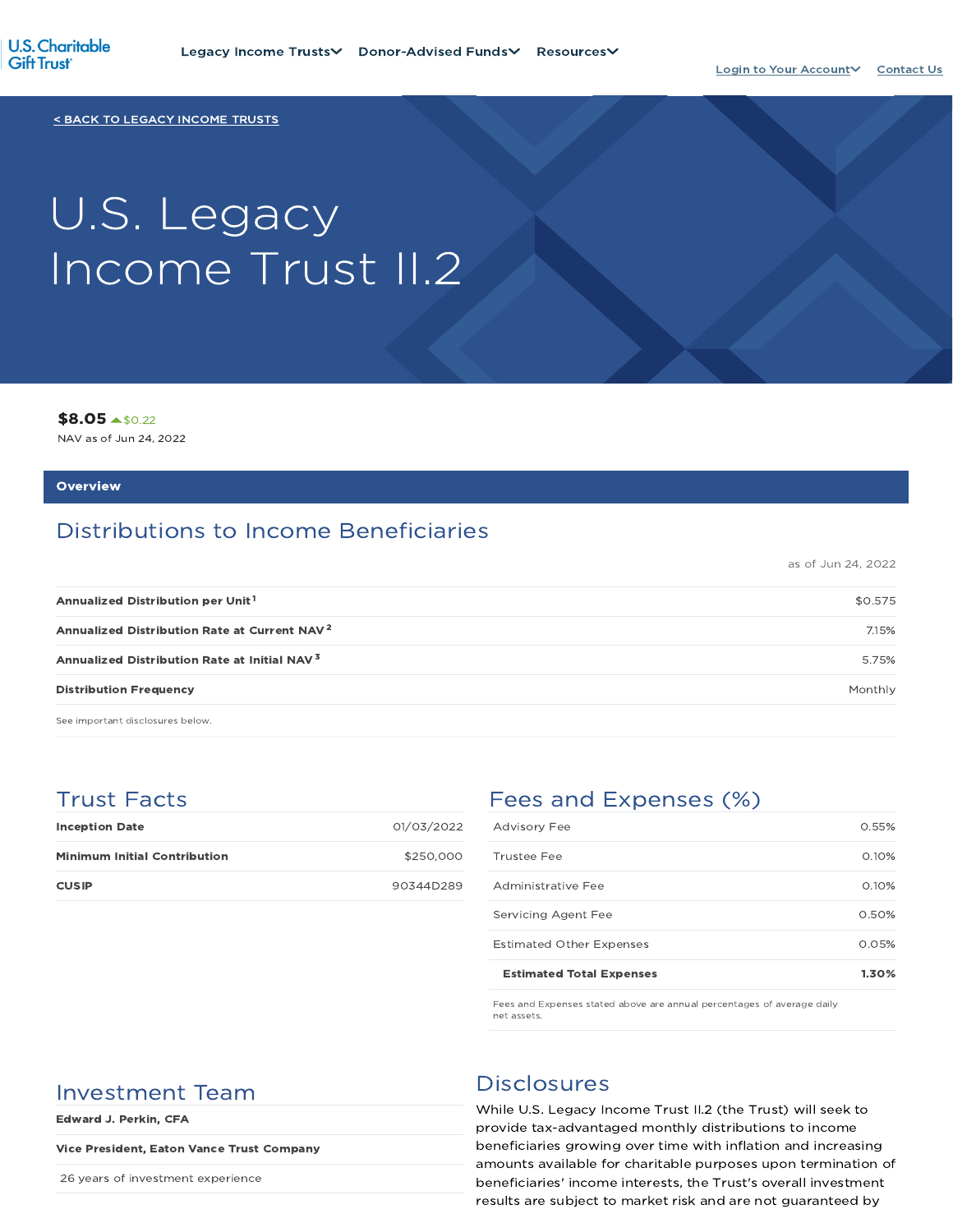| 6 years at Eaton Vance                           | any person. Distributions to income beneficiaries may<br>fluctuate with changes in economic conditions, may not grow       |
|--------------------------------------------------|----------------------------------------------------------------------------------------------------------------------------|
| BA, University of California, Santa Barbara      | over time at rates consistent with inflation and may decline.                                                              |
| MBA, Columbia Business School                    | The tax character of distributed Trust income may vary. The<br>principal amount available for charitable purposes upon     |
| G. R. Nelson                                     | termination of a Trust Account's income interests may be<br>higher or lower than the value of the Trust Account at initial |
| <b>Vice President, Eaton Vance Trust Company</b> | funding.                                                                                                                   |
| 23 years of investment experience                |                                                                                                                            |
| 16 years at Eaton Vance                          |                                                                                                                            |
| <b>BBA University of Notre Dame</b>              |                                                                                                                            |
| MBA, Harvard Business School                     |                                                                                                                            |
| Derek J.V. DiGregorio                            |                                                                                                                            |
| <b>Vice President, Eaton Vance Trust Company</b> |                                                                                                                            |
| 15 years of investment experience                |                                                                                                                            |
| 15 years at Eaton Vance                          |                                                                                                                            |
| <b>BS, Bates College</b>                         |                                                                                                                            |

1. The Annualized Distribution per Unit is calculated by multiplying the current daily distribution per unit first by the number of days in the current month, then multiplying by twelve.

2. The Annualized Distribution Rate at Current NAV is calculated by dividing the Trust's current Annualized Distribution per Unit by the Trust's net asset value per unit (NAV) as of the prior business day. NAV is calculated by dividing the Trust's net assets by the number of units currently outstanding.

3. The Annualized Distribution Rate at Initial NAV is calculated by dividing the Trust's current Annualized Distribution per Unit by the Trust's initial NAV of \$10.00.

#### Performance

# Historical Total Returns (%)

as of Mar 31, 2022

|                                                   |       |                          |            |                                  |                          |       | <b>Annualized</b>    |
|---------------------------------------------------|-------|--------------------------|------------|----------------------------------|--------------------------|-------|----------------------|
|                                                   | 1 Mo. | 3 Mo.                    | <b>YTD</b> | 1 Yr.                            | 3 Yr.                    | 5 Yr. | Since Fund Inception |
| 05/31/2022                                        |       |                          |            |                                  |                          |       |                      |
| U.S. Legacy Income Trust II.2 Total Return        | 2.34  | $-3.21$                  |            | $\overline{\phantom{0}}$         |                          |       | $-11.02$             |
| <b>Income Return</b>                              | 0.55  | 1.65                     |            | $\overbrace{\phantom{1232211}}$  |                          |       | 2.65                 |
| <b>Principal Return</b>                           | 1.78  | $-4.78$                  |            | $\qquad \qquad$                  | -                        |       | $-13.32$             |
| <b>Common Trust</b>                               | 2.46  | $-2.88$                  | $-10.16$   | $-4.53$                          | 10.05                    |       | 6.92                 |
| MSCI World Index <sup>4</sup>                     | 0.08  | $-5.72$                  | $-12.97$   | $-4.82$                          | 12.64                    | 9.72  | $-13.23$             |
| 40% MSCI USA / 60% MSCI World ex USA <sup>5</sup> | 0.39  | $-5.28$                  | $-11.85$   | $-6.48$                          | 10.56                    | 7.91  | $-11.89$             |
| 03/31/2022                                        |       |                          |            |                                  |                          |       |                      |
| U.S. Legacy Income Trust II.2 Total Return        | 1.31  |                          |            | $\overbrace{\phantom{12322111}}$ |                          |       | $-6.87$              |
| <b>Income Return</b>                              | 0.52  |                          |            |                                  |                          |       | 1.51                 |
| <b>Principal Return</b>                           | 0.78  | $\overline{\phantom{0}}$ |            | $\overline{\phantom{0}}$         | $\overline{\phantom{0}}$ |       | $-8.26$              |
| <b>Common Trust</b>                               | 1.44  | $-6.17$                  | $-6.17$    | 6.45                             |                          |       | 8.95                 |
| MSCI World Index <sup>4</sup>                     | 2.74  | $-5.15$                  | $-5.15$    | 10.12                            | 14.96                    | 12.42 | $-5.44$              |
| 40% MSCI USA / 60% MSCI World ex USA <sup>5</sup> | 2.09  | $-5.00$                  | $-5.00$    | 7.25                             | 12.48                    | 10.46 | $-5.04$              |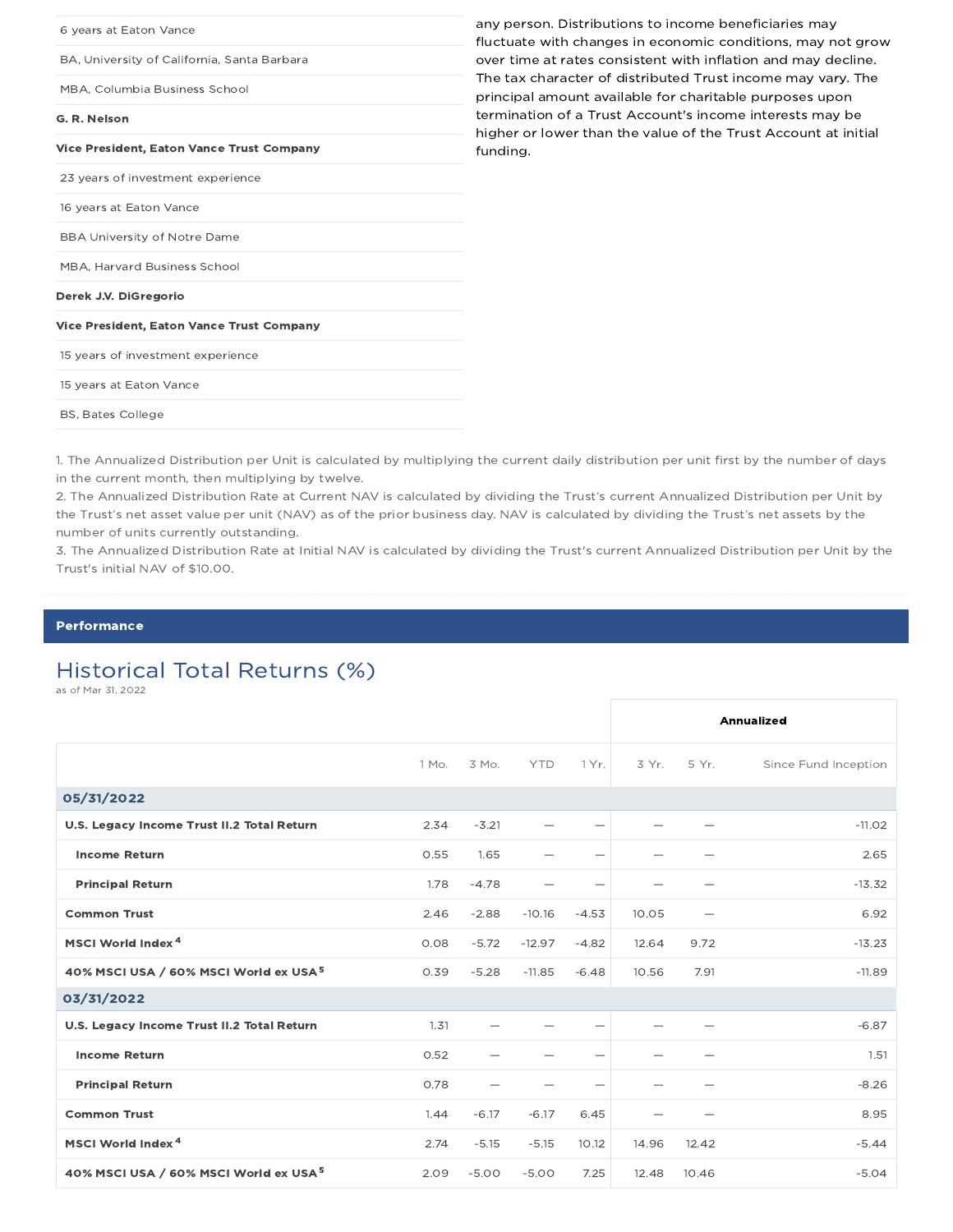|  |  |  | Annualized                                             |
|--|--|--|--------------------------------------------------------|
|  |  |  | 1 Mo. 3 Mo. YTD 1 Yr. 3 Yr. 5 Yr. Since Fund Inception |

The U.S. Legacy Income Trust II.2 (Trust) was incepted on January 3, 2022 and, therefore, has no operating history. The Trust invests through <sup>a</sup> common trust (Common Trust) which was incepted on April 30, 2019. Past performance is no guarantee of future results. Performance is for the stated time periods only; due to market volatility, the Trust's and the Common Trust's current performance may be lower or higher than quoted. Total Return for the Trust and the Common Trust is calculated by determining the percentage change in net asset value (NAV) with all distributions reinvested. Performance for the time periods less than or equal to or year is cumulative. Income Return represents the portion of Total Return attributable to distributions. Principal Return represents the portion of Total Return attributable to change in NAV. Total Return and Income Return are stated net of foreign taxes on dividends received on non-U.S. investments. Trust income beneficiaries are generally eligible to receive <sup>a</sup> federal income tax credit or an itemized deduction for their attributable share of unrecovered foreign withholding tax.

The Fund leverages two distinct approaches: dividend-capture trading (focused primarily on non-U.S. equities) and <sup>a</sup> core equity approach (focused on U.S. equities). The long-term target allocation for the Fund is 60% non-U.S. equities and 40% U.S. equities. Allocations will vary over time depending on factors such as portfolio income needs, dividend seasonality, risk management, and other factors. The Fund typically holds 140-200 holdings with <sup>a</sup> maximum position size of 3%. In addition to other risk management practices, the Fund manages weightings and tracking error on an industry and country basis.

# NAV History

| Date         | <b>NAV</b> | NAV Change |
|--------------|------------|------------|
| Jun 24, 2022 | \$8.05     | \$0.22     |
| Jun 23, 2022 | \$7.83     | \$0.02     |
| Jun 22, 2022 | \$7.81     | $-$0.06$   |
| Jun 21, 2022 | \$7.87     | \$0.13     |
| Jun 17, 2022 | \$7.74     | $-$0.03$   |
| Jun 16, 2022 | \$7.78     | $-$0.19$   |
| Jun 15, 2022 | \$7.97     | \$0.15     |
| Jun 14, 2022 | \$7.82     | $-$0.05$   |
| Jun 13, 2022 | \$7.87     | $-$0.29$   |
| Jun 10, 2022 | \$8.16     | $-$0.25$   |
| Jun 09, 2022 | \$8.41     | $-$0.19$   |
| Jun 08, 2022 | \$8.60     | $-$0.11$   |
| Jun 07, 2022 | \$8.72     | \$0.05     |
| Jun 06, 2022 | \$8.67     | \$0.03     |
| Jun 03, 2022 | \$8.63     | $-$0.11$   |
| Jun 02, 2022 | \$8.74     | \$0.14     |
| Jun 01, 2022 | \$8.61     | $-$0.06$   |
| May 31, 2022 | \$8.67     | $-$0.04$   |
| May 27, 2022 | \$8.71     | \$0.15     |
| May 26, 2022 | \$8.57     | \$0.16     |
| May 25, 2022 | \$8.41     | \$0.05     |
| May 24, 2022 | \$8.36     | $-$0.07$   |
| May 23, 2022 | \$8.43     | \$0.18     |

# Distribution History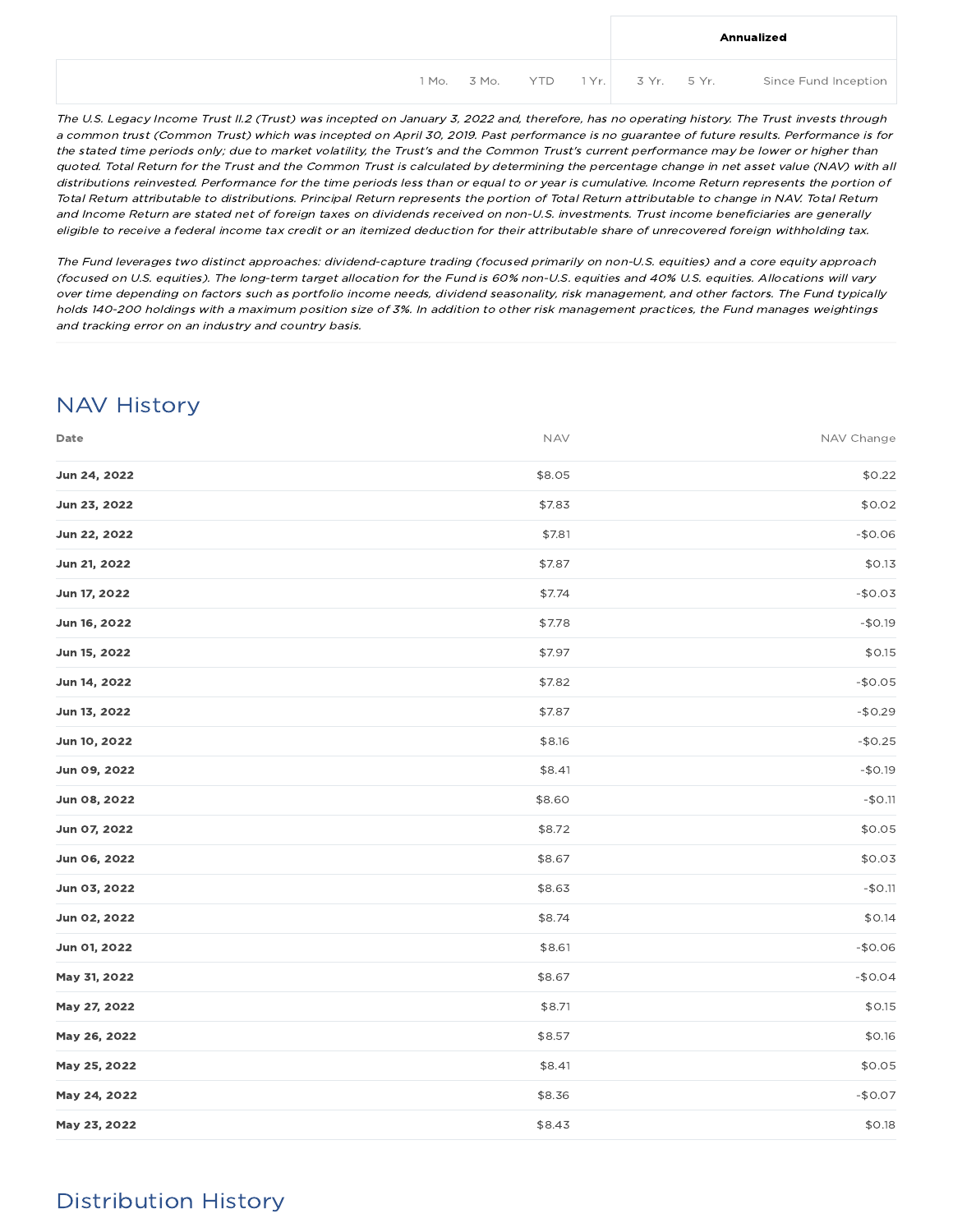Ex-Date Distribution

| May 31, 2022 | \$0.04792 |
|--------------|-----------|
| Apr 29, 2022 | \$0.04792 |
| Mar 31, 2022 | \$0.04792 |
| Feb 28, 2022 | \$0.04792 |
| Jan 31, 2022 | \$0.04333 |
|              |           |

4. MSCI World Index is an unmanaged index of equity securities in the developed markets. Unless otherwise stated, index returns do not reflect the effect of any applicable sales charges, commissions, expenses, taxes or leverage, as applicable. It is not possible to invest directly in an index. Historical performance of the index illustrates market trends and does not represent the past or future performance of the Trust. Returns of the MSCI World Index are stated net of foreign withholding taxes. Source: MSCI. MSCI data may not be reproduced or used for any other purpose. MSCI provides no warranties, has not prepared or approved this report, and has no liability hereunder.

5. The MSCI USA Index is a free float-adjusted market capitalization index that is designed to measure large and midcap U.S. equity market performance. MSCI World ex USA Index is an unmanaged index of equity securities in the developed markets, excluding the United States. Unless otherwise stated, index returns do not reflect the effect of any applicable sales charges, commissions, expenses, taxes or leverage, as applicable. It is not possible to invest directly in an index. Historical performance of the index illustrates market trends and does not represent the past or future performance of the Trust. Returns of the MSCI indexes are stated net of foreign withholding taxes. Source: MSCI. MSCI data may not be reproduced or used for any other purpose. MSCI provides no warranties, has not prepared or approved this report, and has no liability hereunder.

#### Literature

### **Literature**



 $\overline{A}$  Accessibility Privacy and Security Contact  $\overline{B}$  Print page  $\overline{B}$  Print page

To report a website vulnerability, please go to Responsible Disclosure.